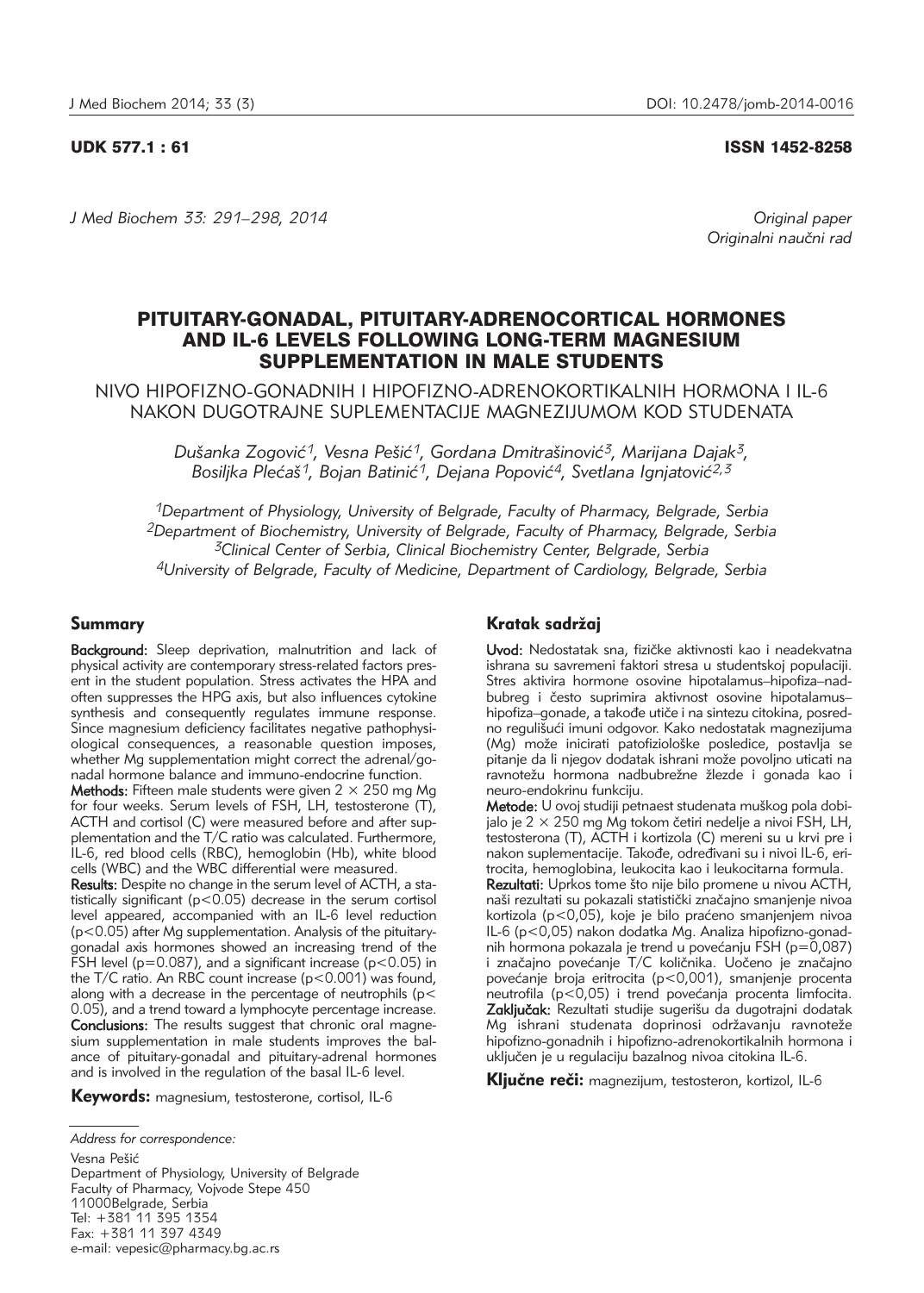## **Introduction**

Contemporary psychosocial environment poses complex tasks before young people who often suffer from lack of sleep, improper diet, unemployment, and lack of resources for forming a family, thereby causing a »stressful way of life«. Students are particularly confronted by demanding responsibilities and an excessive amount of stress, consequently becoming susceptible to development of interpersonal conflicts, low self-esteem, sleeping disorders, decreased attention and alcohol or drug abuse (1).

A prominent neuroendocrine response to stress that promotes survival is the activation of the hypothalamo–pituitary–adrenal (HPA) axis. Stimulation of this axis results in hypothalamic secretion of corticotrophin-releasing factor (CRF) that stimulates the pituitary to secrete adrenocorticotropin (ACTH), which consequently stimulates the adrenal cortex to produce cortisol, the main glucocorticoid form in humans. Plasma levels of these hormones can increase two- to five-fold during stress in humans (2).

Even though it is considered that HPA hormones predominantly manage stress response, other hormones are up- or downregulated during stressful conditions (3). Particularly, hypothalamo–pituitary– gonadal (HPG) axis hormones are influenced by HPA activity and gonadotrophin-releasing hormone drive to the pituitary is decreased, probably due to increased endogenous CRH secretion. It was demonstrated that in stress, suppression of circulating gonadotrophins and gonadal steroid hormones leads to disruption of the normal menstrual cycle (4). Furthermore, prolonged exposure to stress can lead to complete impairment of reproductive function (5, 6). Anticipatory stress has also been shown to decrease testosterone plasma levels (7). On the other hand, it has been reported that androgens have a mild suppressive effect on the HPA axis and the immune actions (8, 9).

Hormone systems are highly interconnected, and it may be important to examine multiple systems simultaneously to gain a clearer picture of how hormones work together in order to predispose for a certain construct. Cortisol (C) is a catabolic hormone secreted from the adrenal cortex in response to physical and psychological stress and testosterone (T) is considered a key anabolic hormone with multiple physiological functions in the human body, which in males is mainly produced and secreted from the Leydig cells of the testes. These steroids are now regarded as a dual system that defines and predicts many pathophysiological processes, so it is considered that the balance between levels of cortisol and testosterone is probably even more important than the absolute level of either hormone, and in many studies the T/C ratio has been explored. Psychological stress of exams increases C and reduces T levels in both male and female students (10). In addition, low

 $T/C$  increases the risk of heart disease, and is strongly related to insulin resistance (prediabetes) (11).

The HPA axis, apart from interacting with the reproductive system at multiple levels, has potent actions on the immune and inflammatory reaction (8, 9). Cytokine synthesis is one of the possible ways in which the immune system reacts in stressful situations. In humans, acute administration of IL-6 increases ACTH and cortisol concentrations in a dose- -dependent manner (12, 13). The HPA axis response to stress requires cytokines (14), including IL-6 which, probably as a mediator, participates in the complex HPA axis response to stress or inflammation.

Beneficial effects of magnesium (Mg) in physiological and pathological conditions have been known for years. This ion is the second most important intracellular cation after potassium and is present in all tissues. Synthesis and utilization of ATP is directly linked to Mg which activates a substantial number of different enzymes involved in diverse functions such as DNA and RNA synthesis, glycolysis, intracellular mineral transport, nerve impulse generation, cell membrane electrical potential, muscle contraction and blood vessel tone. However, refined foods are depleted from magnesium and some therapeutics such as cyclosporine, chemotherapy, fungicides, diuretics, and cardiac glycosides may significantly reduce the Mg level (15). In addition, substantial loss of magnesium can be a consequence of alcohol or opiates abuse, excessive consumption of modern-day beverages, malnutrition, malabsorption, diarrhea and dehydratation. Of significant importance are the findings showing that magnesium excretion is increased during activity of the sympathetic nervous system and the HPA axis (16, 17). Magnesium deficiency may decrease membrane integrity and function and increase the susceptibility to oxidative stress, cardiovascular heart diseases, cancer, as well as accelerated aging (18).

Since it was shown that intense mental and physical stress leads to magnesium depletion and that hypomagnesemia may be associated with anxiety-like states, it could be assumed that Mg supplementation in persons frequently exposed to stress, such as students, could reduce harmful stress effects. Furthermore, the relationship between magnesium and anabolic hormones in men has not been much examined. The aim of this study was to investigate whether long-term Mg supplementation leads to changes in pituitary-gonadal and pituitary-adrenocortical hormonal status as well as IL-6 levels in young men. Since even low intensity exercise if prolonged enough in duration can result in significant elevations of testosterone and other parameters of interest for this study, only sedentary students who had not been involved in any regular exercise for at least six months were included in the study.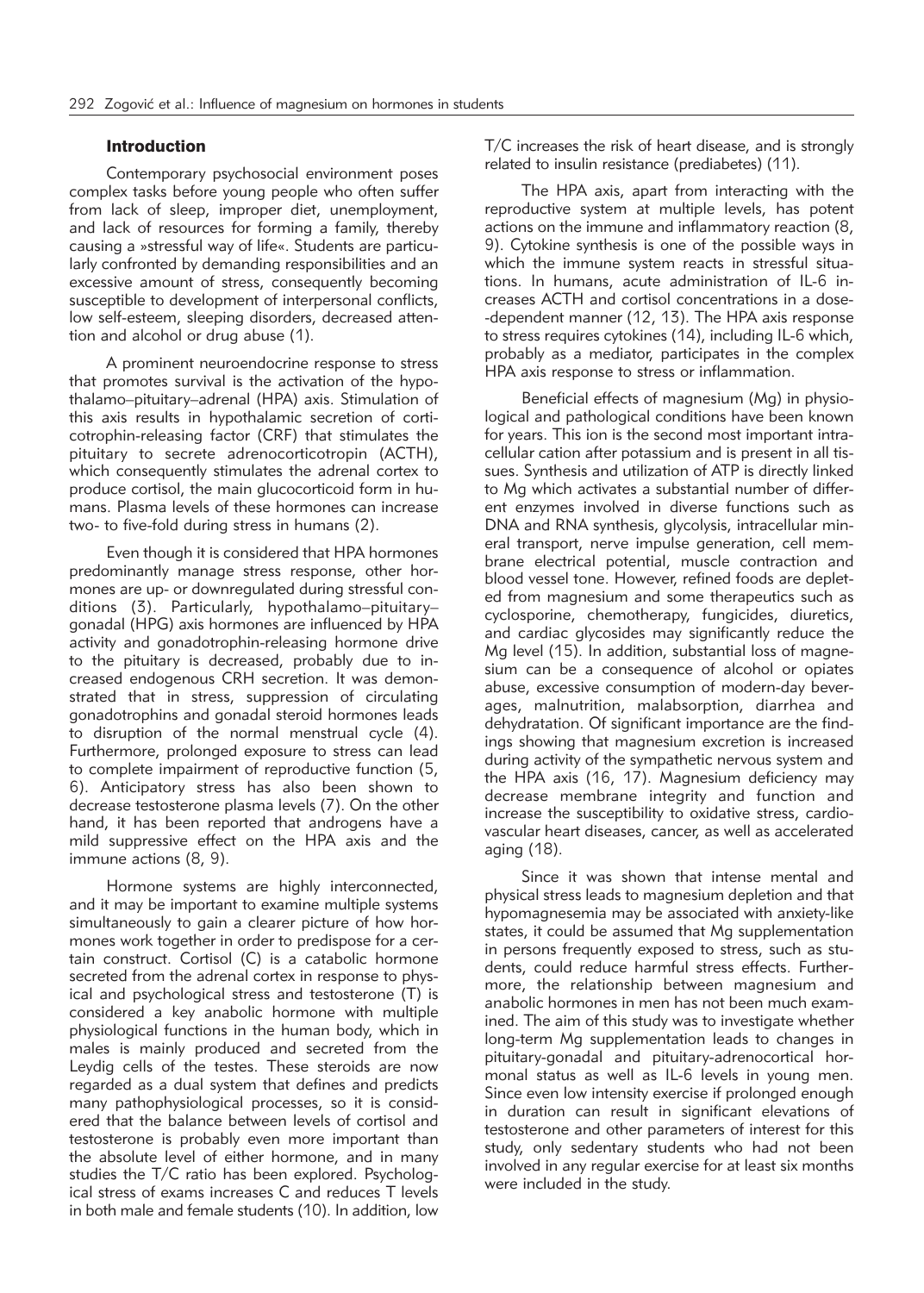### Materials and Methods

#### *Subjects*

Fifteen healthy young men (age  $22.3 \pm 0.22$ years, height 185.8  $\pm$  1.60 cm, body mass 82.8  $\pm$ 3.04 kg, and BMI=23.4  $\pm$  0.75 (mean  $\pm$  SD)) participated in the study. Subjects were students of the University of Belgrade and had not been involved in any regular exercise for at least six months. They remained sedentary for the duration of the study. All participants gave their written consent to participate after being fully informed of all experimental procedures. The investigation was carried out according to the guidelines and study protocol that has been approved by the Ethical Committee for Clinical Trials of the University of Belgrade, Faculty of Pharmacy, No. 199/2.

All test subjects received 500 mg of Mg in the form of magnesium oxide for 4 weeks, one tablet of 250 mg 2 times per day (Magnesium 250 mg  $\textcircled{8}$ Natural Wealth® NBTY Inc.). Three months before and during the study none of the test subjects was taking other vitamin or mineral supplements.

### *Blood collection, hormonal and hematologic analysis*

Blood samples for hematologic and hormonal analyses were collected in the morning (09 h), before supplementation, and on the 29<sup>th</sup> day of experiment (first day after 4 weeks of supplementation). After a 12h fasting period, blood was drawn from an antecubital vein in a sitting position into 2 mL EDTA Vacutainer tubes (for plasma and hematologic parameters) and 10 mL Vacutainer tubes with gel with intermediate density between blood cells and serum (for serum), according to a standardized protocol. EDTA tubes for plasma were centrifuged at 3000 rpm for 15 min at 4 °C. Serum tubes were centrifuged at 3000 rpm for 15 min at room temperature. Plasma and serum were stored in duplicate at –80 °C until analyzed.

Serum levels of testosterone and cortisol were measured on an Access® 2 analyser (Beckman Coulter, Inc., Brea, USA) using a chemiluminescent immuno assay with the paramagnetic particle (CLIA) method, with Beckman Coulter immunoassays Access Testosterone and Cortisol assay comercial tests, while levels of FSH and LH were measured using the Chemiluminescent Microparticle Immunoassay on an Architect ci8200 (Abbott Laboratories, Wiesbaden, Germany). IL-6 serum concentrations were determined using a high-sensitivity ELISA method (Quantikine HS ELIS, Human IL-6 Immunoassay, R&D Systems, Abingdon, UK) with sensitivity: 0–10 pg/mL, on Elecsys (Roche Diagnostics GmbH, Mannheim, Germany). ACTH was analysed in plasma samples using the ECLIA method (electrochemiluminescence immunoassay), on Elecsys (Roche Diagnostics GmbH, Mannheim, Germany). Hematological parameters: total red blood cells (RBC), hemoglobin (Hb), white blood cells (WBC) and WBC differential, were determined using Beckman Coulter® LH750.

#### *Statistical analysis*

Basal values of hormones, IL-6 and hematological parameters prior to and after magnesium supplementation were compared using paired Student's ttest. The statistical analysis was performed with the SPSS 17.0 statistical program and P-values less than 0.05 were considered significant.

#### **Results**

Levels of ACTH, cortisol and IL-6 are shown in *Figure 1*. Results presented in this figure reveal that



Figure 1 Changes in basal plasma levels of ACTH (a), Cortisol (b) and IL-6 (c) after four-week-long magnesium supplementation in male students.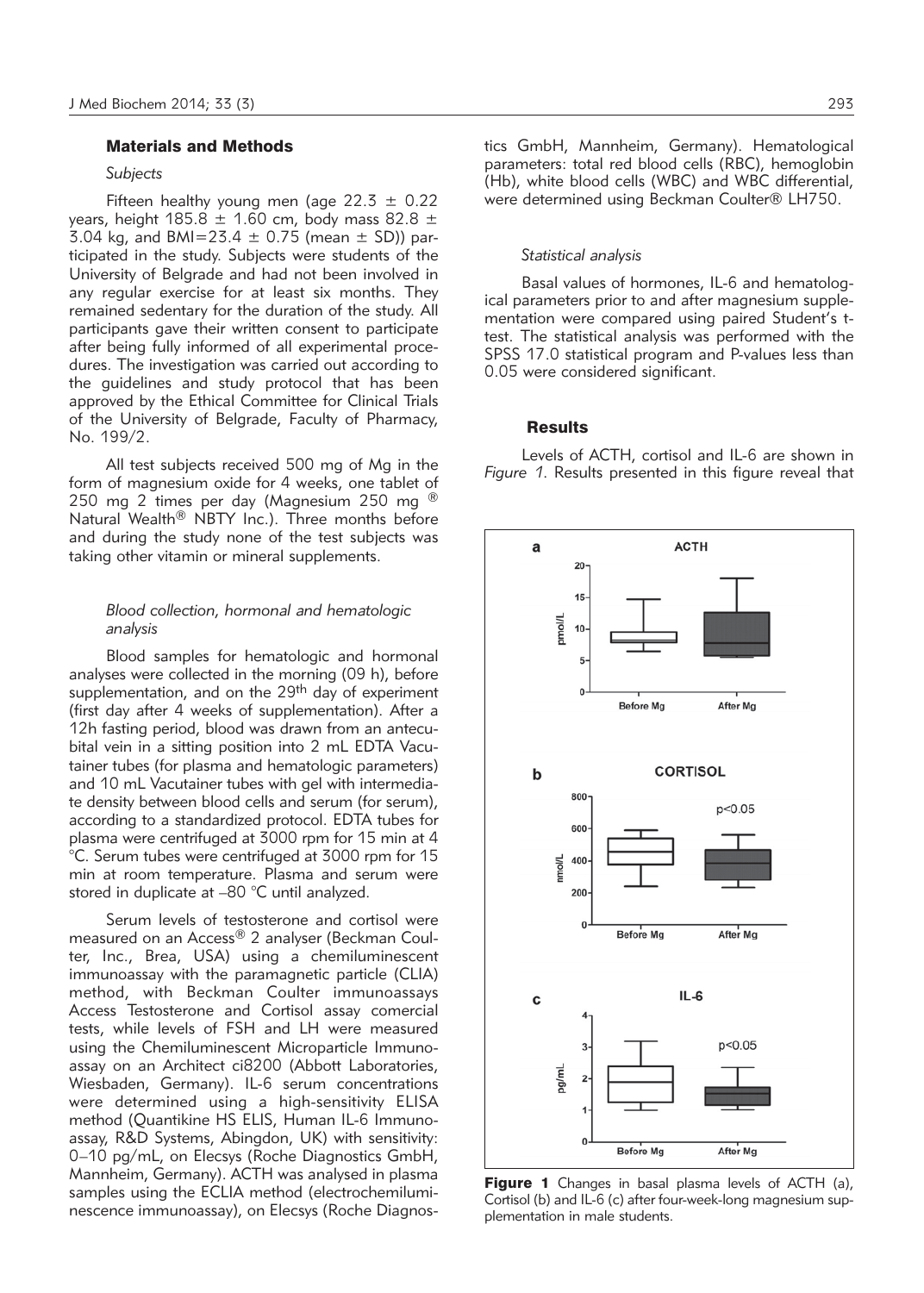

Figure 2 Basal levels of FSH (a), LH (b) and Testosterone (c) in plasma of male students supplemented with magnesium for four weeks. Calculated plasma Testosterone/Cortisol ratio (d).

Table I Concentration of main hematological parameters red blood cells (RBC), hemoglobin (Hb) and white blood cells (WBC) before and after four-week-long magnesium supplementation.

|          | RBC (x10 <sup>12</sup> /L)                            | Hb(g/L) | WBC (×10 <sup>9</sup> /L)         |
|----------|-------------------------------------------------------|---------|-----------------------------------|
|          | Before Mg   5.08±0.098                                |         | $ 157.1 \pm 1.89  6.77 \pm 0.371$ |
| After Mg | $5.34 \pm 0.109***$ 157.4 $\pm 2.57$ 6.98 $\pm 0.473$ |         |                                   |

Data are expressed as mean  $\pm$  SEM (n=15). \*\*\*p<0.001

despite the fact that there was no significant change in the plasma level of ACTH, a statistically significant (p<0.05) decrease in serum cortisol level after Mg supplementation was observed. High-sensitivity IL-6 test showed that the basal level of this cytokine was significantly decreased in male students  $(p<0.05)$ after long-term application of Mg.

In *Figure 2,* results of the analysis of pituitarygonadal axis hormones are presented, and our results did not show any statistically significant change apart from an increasing trend of the FSH level (p=0.087) after four-week-long Mg treatment. However, when the T/C ratio was calculated, paired t-test revealed a significant increase ( $p < 0.05$ ) in this parameter (*Figure 2*).



**Figure 3** White blood cells differential in blood of male students before and after four-week-long magnesium supplementation.

Furthermore, our study showed a noteworthy increase in the total RBC count (p<0.001), which was not followed by a change in the Hb concentration (Table I). Although the total WBC count was unchanged, a statistically significant decrease in the percentage of neutrophil granulocytes (p<0.05), and an increasing trend in lymphocytes percentage  $(p=0.064)$ were observed (*Figure 3*).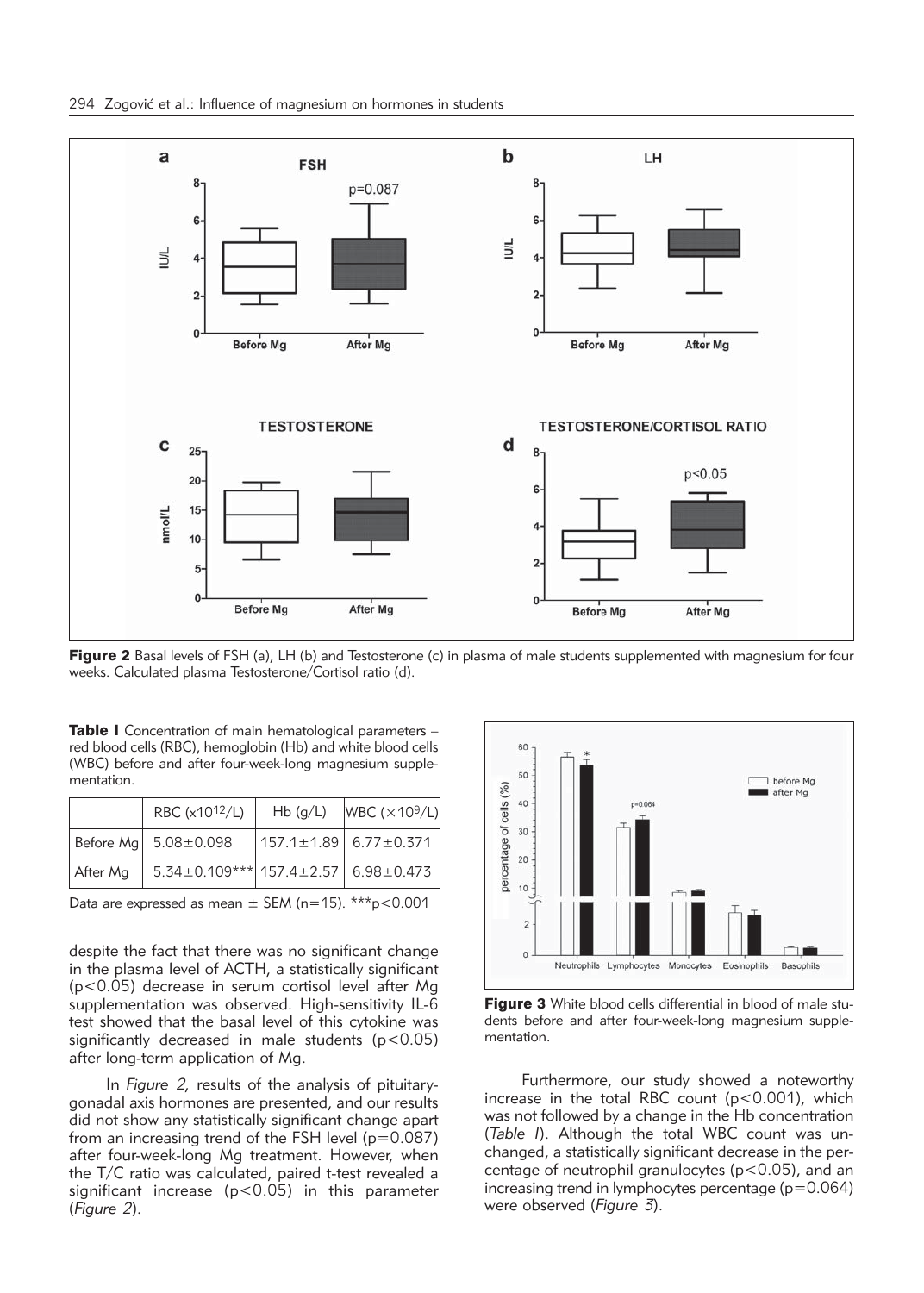#### **Discussion**

In this study, we showed that four-week-long magnesium supplementation in male students produced discreet effects on the pituitary-gonadal axis hormone basal levels with a noteworthy augmentation of the T/C ratio, followed by an increase in erythrocyte concentration. Magnesium supplementation, furthermore, caused a considerable reduction of serum cortisol and IL-6 level and a minor switch in the neutrophil/lymphocyte ratio.

The literature data on Mg effects on the HPA axis function are somehow controversial. It has been shown that acute i.v. administration of Mg decreased ACTH level in healthy subjects (19), without affecting cortisol secretion (19, 20). On the other hand, subchronic supplementation with Mg in elderly subjects reduced cortisol concentration without a change in ACTH level (21). Furthermore, in the study on pigs where a Mg-rich marine extract-based supplement was added for four weeks, O'Driscoll et al. (22) showed that supplemented pigs had significantly lower salivary cortisol accompanied with reduction in aggressive behavior. On the contrary, Cinar et al. (23) showed an increase in ACTH after one-month-long supplementation with magnesium. Our results are in agreement with the studies in which subchronic or chronic magnesium administration reduced the cortisol level without affecting the ACTH level. There are a few possibilities that could contribute to such results. One is that acute Mg administration has central effects, via the hypothalamus, hippocampus or amygdala, with the overall result being decreased CRH synthesis in the paraventricular nucleus and consequently a reduced cortisol level. Another step that should be considered is the Mg influence on cortisol crossing of the blood–brain barrier via a p-glycoprotein-dependent (p-gp) pathway, as Mg is a co-activator of p-gp and helps to transport cortisol out of the brain. Acute Mg administration would be expected to reduce the central negative feedback effect, but the outcome of long-term supplementation and p-qp expression deserves more profound studies. Nevertheless, it is not very likely that reduced central negative feedback has a crucial role in regulating cortisol blood level after long-term Mg supplementation. Another possibility which seems rather reasonable is a direct inhibitory effect of increased Mg after longterm supplementation on adrenocortical cells and synthesis/secretion of glucocorticoids, which might be the consequence of reduced sensitivity of the adrenal to ACTH, as proposed by Murck (16). Further investigations on possible molecular mechanisms involved in this proposed effect on adrenocortical cells are necessary. Nevertheless, from up-to-now published data it is clear that Mg influences on HPA activity are multileveled, multifaceted and exceedingly complex.

The immune-neuroendocrine systems have an intimate cross-over communication through cytokines and steroid hormones making possible a satisfactory response to environmental changes (24). It is well known that IL-6 has the ability to activate the HPA axis as it can stimulate CRH release (25), and increase ACTH and cortisol level (12, 13). Nevertheless, impact operates and *vice versa*, as it has been shown that cortisol response to ACTH stimulation correlates with blood IL-6 concentration (26). According to our results, since the IL-6 basal level was significantly reduced after supplementation, we might suppose that Mg could be included in the HPA–IL-6 relation and more studies should be conducted to explore this communication. A group of researchers have been on the track of a possible mechanism of magnesium action on cytokine release, as they showed that  $MqSO<sub>A</sub>$  attenuates cytokine production by lipopolysaccharide (LPS)-stimulated endothelial cells and placental explants (27–29). These research groups proved that treatment of human umbilical vein endothelial cells and human placental explants with  $MqSO<sub>A</sub>$  prior to LPS stimulation inhibited inflammatory mediator production by suppressing the activation of the transcription factor, nuclear factor-kappa B (NFkB). Some earlier studies showed that *in vitro* and *in vivo* Mg supplementation increased basal  $\text{lkB}\alpha$  levels and reduced NFkB activation, thereby decreasing production of cytokines and chemokines (27, 28, 30). Furthermore, it was shown that short-term exposure to a clinically effective MgSO<sub>4</sub> concentration *in vitro* reduced the frequency of neonatal monocytes producing TNF- $\alpha$  and IL-6, decreasing cytokine gene and protein expression (30). Even though monocytes are a major source of cytokine secretion, our study did not show a change in their percentage, but a slight switch in the neutrophil/lymphocytes percentage after fourweek-long Mg supplementation was noted. Reduced percentage of neutrophil leukocytes is in accordance with the proposed anti-inflammatory effects of magnesium (31).

According to this study, it seems that Mg has more delicate effects on pituitary-gonadal hormones than pituitary-adrenal components. Even though our study showed an increase in the level of all three examined hormones (FSH +11%, LH +6% and  $T+7%$ ), these changes were not statistically significant apart from a trend in FSH rise. However, the T/C ratio was significantly higher after Mg treatment, and this outcome is rather important, since it is reckoned that the balance between the levels of cortisol and testosterone is probably even more important than the absolute level of either hormone. This result suggests that Mg could modify the anabolic/catabolic equilibrium in situations where this equilibrium is disrupted. Nevertheless, magnesium relationship with male gonadal hormones has not been extensively explored and data are scarce and contradictory. In the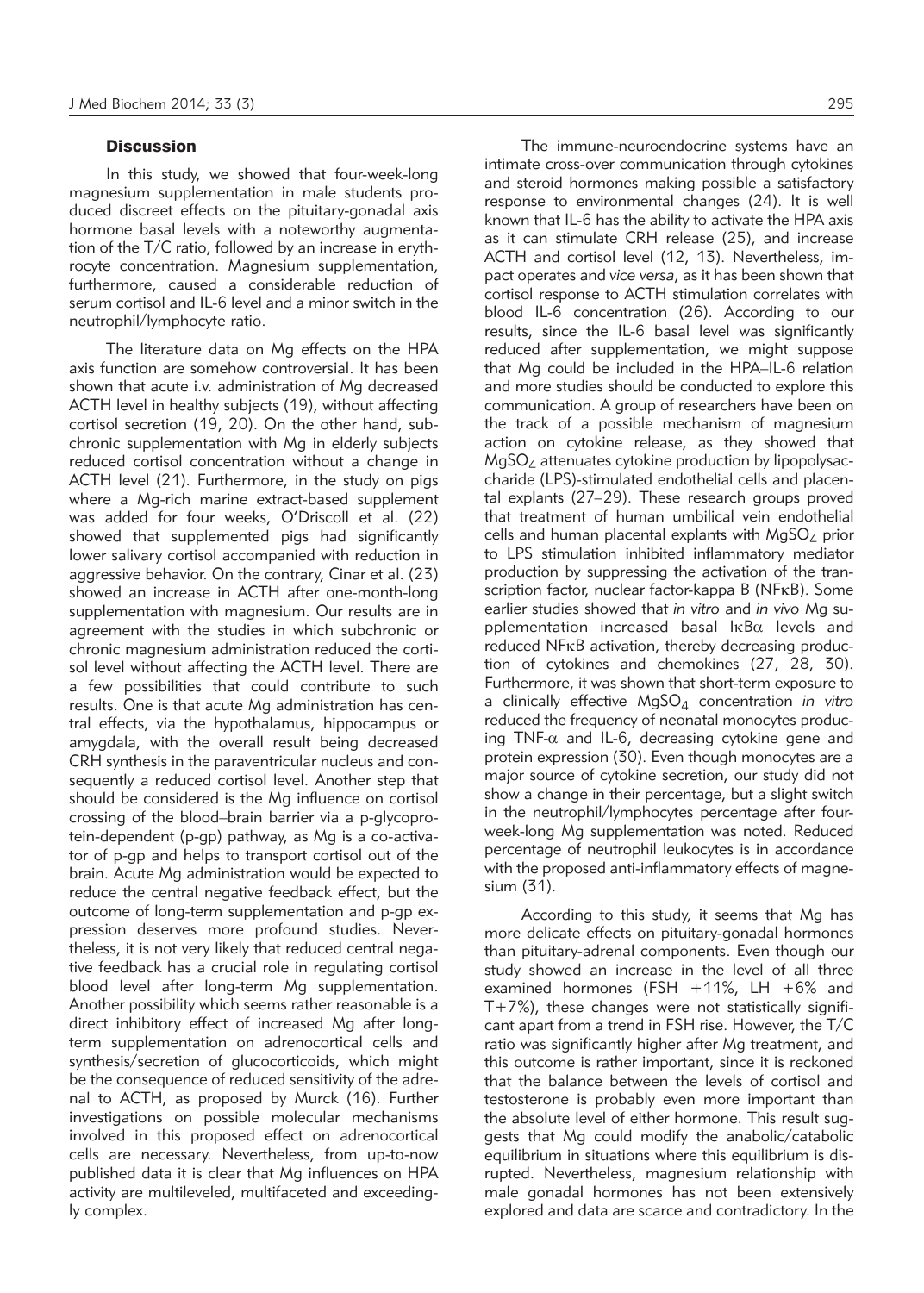study of Zofkova et al. (20) done in 10 healthy male subjects, moderate reduction of T serum level was noted after intravenous infusion of  $MgSO<sub>4</sub>$ , without affecting FSH and LH secretion. A study on athletes and sedentary subjects (32) showed that long-term Mg supplementation caused a higher increase in T level after exhaustion in persons who regularly exercised compared to sedentary individuals. Furthermore, the same author showed (33, 34) that after Mg supplementation leukocyte, erythrocyte, Hb and thrombocyte levels increased significantly. In these studies the dose of Mg that was applied was significantly higher (10 mg/kg BW which makes 800–900 mg Mg/day) than the one we used in our study, in which we noticed only an increase in red blood cell concentration. This discrepancy may in part be explained by the dose applied, and it could be concluded that 500 mg of Mg per day for a month has a mild stimulatory effect on erythropoiesis in young men. Furthermore, since the stimulatory effect of testosterone on erythropoietin synthesis and the consequent increase in red blood cells concentration are well established, this rise in erythrocyte number could be explained by the increased bioavailability of testosterone, even though its level is not significantly changed after Mg treatment. Namely, Maggio et al. (35), in their study on magnesium and anabolic hormones in elderly men, showed that magnesium intake increased testosterone bioactivity. In support of this notion, one study clearly demonstrated that there was an uncompetitive inhibition of  $Mg^{2+}$  on testosterone-SHBG (Sex Hormone-Binding Globulin) binding, which led to an enhancement of bioavailable testosterone (36). Another promising study that is in line with the abovementioned effects of magnesium intake on male gonadal function is a recent study in male Wistar rats that showed that administration of Mg increased the activity of androgenic enzymes and serum T level (37). The results were more pronounced in groups treated for a longer period of time and the author considered that it was a consequence of the direct action of excess magnesium on the male gonads. Further investigations in this area are necessary, and the role of Mg in modulating the function of the male gonadal/reproductive system remains to be elucidated in the future.

## References

- 1. Yusoff MS, Abdul Rahim AF, Baba AA, Ismail SB, Mat Pa MN, Esa AR. Prevalence and associated factors of stress, anxiety and depression among prospective medical students. Asian J Psychiatr 2012; 6(2): 128–33.
- 2. Ranabir S, Reetu K. Stress and hormones. Indian J Endocrinol Metab 2011; 15(1): 18–22.
- 3. Kageyama K. Regulation of gonadotropins by cortico-

### **Conclusion**

Results of this study support the assumption that, even in the rather low dose of 500 mg Mg per day, after one-month-long supplementation in young men, magnesium reduces the main stress hormone level, and possibly has some mild stimulatory effect on the male pituitary-gonadal system. Furthermore, there are indications that this essential cation participates in the anabolic/catabolic equilibrium regulation and might play a role in immunoregulation, having an anti-inflammatory potential. The data obtained in this study reveal new evidence in consideration of a magnesium supplementation approach to improve certain important physiological parameters impaired in the young male population facing challenged life quality.

#### Limitation of the study

This was not a randomized placebo controlled study and the data obtained in the study are preliminary, thus, further investigations of this topic on a higher number of participants are needed. During this study, factors that may be unknown or difficult to measure may have occurred that confound the data, such as changes in living conditions, sudden stress in personal life or illness or physical injury that was not of such importance that it would be reported by the subject.

*Acknowledgements*. This work was supported by a grant from the Ministry of Education, Science and Technological Development, Republic of Serbia, grant no. 175036.

The authors wish to thank Nordvik d.o.o., the official representative of Natural Wealth®, NBTY Inc. in Serbia, for the generously donated magnesium supplement *Magnesium 250 mg*®.

## Conflict of interest statement

The authors stated that there are no conflicts of interest regarding the publication of this article.

tropin-releasing factor and urocortin. Front Endocrinol (Lausanne) 2013; 4: 12.

- 4. Cameron JL. Stress and behaviorally induced reproductive dysfunction in primates. Semin Reprod Endocrinol 1997; 15(1): 37–45.
- 5. Lachelin GC, Yen SS. Hypothalamic chronic anovulation. Am J Obstet Gynecol 1978; 130(7): 825–31.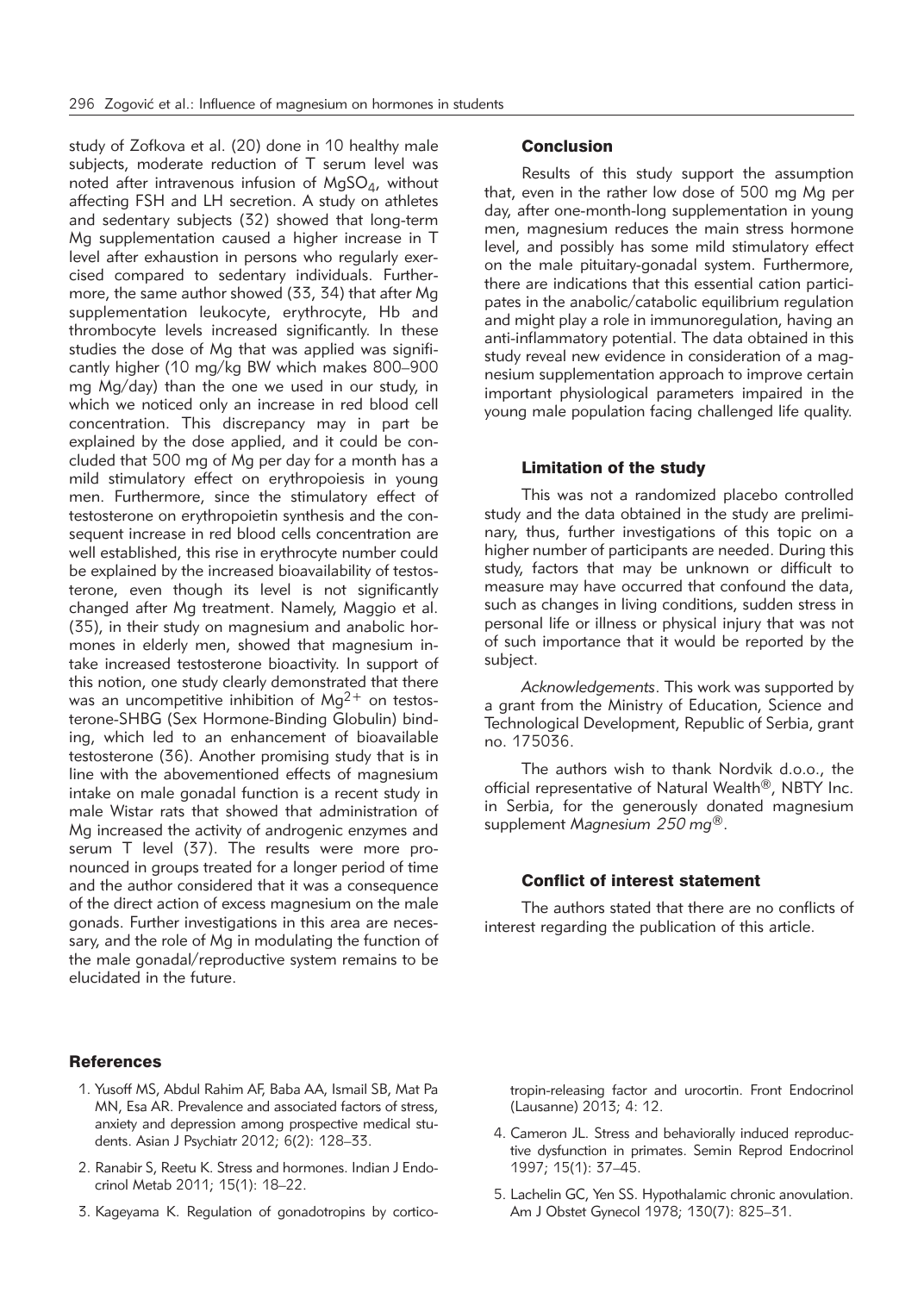- 6. Helmreich DL, Parfitt DB, Lu XY, Akil H, Watson SJ. Relation between the hypothalamic-pituitary-thyroid (HPT) axis and the hypothalamic-pituitary-adrenal (HPA) axis during repeated stress. Neuroendocrinology 2005; 81(3): 183–92.
- 7. Choi JC, Chung MI, Lee YD. Modulation of pain sensation by stress-related testosterone and cortisol. Anaesthesia 2012; 67(10): 1146–51.
- 8. Kalantaridou SN, Zoumakis E, Makrigiannakis A, Lavasidis LG, Vrekoussis T, Chrousos GP. Corticotropinreleasing hormone, stress and human reproduction: an update. J Reprod Immunol 2010; 85(1): 33–9.
- 9. Fitzgerald LZ, Robbins WA, Kesner JS, Xun L. Reproductive hormones and interleukin-6 in serious leisure male athletes. Eur J Appl Physiol 2012; 112(11): 3765–73.
- 10. Khaksari M, Mahmoodi M, Rezvani ME, Sajjadi MA, Karam GA, Hajizadeh S. Differences between male and female students in cardiovascular and endocrine responses to examination stress. J Ayub Med Coll Abbottabad 2005; 17(2): 15–19.
- 11. Talbott SM. The Cortisol Connection. Alameda, CA: Hunter House 2nd ed., 2007.
- 12. Mastorakos G, Chrousos GP, Weber JS. Recombinant interleukin-6 activates the hypothalamic-pituitary-adrenal axis in humans. J Clin Endocrinol Metab 1993; 77(6): 1690–4.
- 13. Tsigos C, Papanicolaou DA, Defensor R, Mitsiadis CS, Kyrou I, Chrousos GP. Dose effects of recombinant human interleukin-6 on pituitary hormone secretion and energy expenditure. Neuroendocrinology 1997; 66(1): 54–62.
- 14. Wirtz PH, von Kanel R, Emini L, Suter T, Fontana A, Ehlert U. Variations in anticipatory cognitive stress appraisal and differential proinflammatory cytokine expression in response to acute stress. Brain Behav Immun 2007; 21(6): 851–9.
- 15. Altura BM, Altura BT. Magnesium and cardiovascular biology: an important link between cardiovascular risk factors and atherogenesis. Cell Mol Biol Res 1995; 41(5): 347–59.
- 16. Murck H. Magnesium and affective disorders. Nutr Neurosci 2002; 5(6): 375–89.
- 17. Murck H. Ketamine, magnesium and major depression—from pharmacology to pathophysiology and back. J Psychiatr Res 2013; 47(7): 955–65.
- 18. Anastassopoulou J, Theophanides T. Magnesium-DNA interactions and the possible relation of magnesium to carcinogenesis. Irradiation and free radicals. Crit Rev Oncol Hematol 2002; 42(1): 79–91.
- 19. Murck H, Steiger A. Mg2+ reduces ACTH secretion and enhances spindle power without changing delta power during sleep in men — possible therapeutic implications. Psychopharmacology (Berl) 1998; 137(3): 247–52.
- 20. Zofkova I, Lamberg-Allardt C, Kancheva RL, Starka L. Effect of hypermagnesemia on the adenohypophysealgonadal function, parathyroid hormone secretion and

some other hormonal indicators. Horm Metab Res 1993; 25(1): 29–33.

- 21. Held K, Antonijevic IA, Kunzel H, Uhr M, Wetter TC, Golly IC, Steiger A, Murck H. Oral Mg(2+) supplementation reverses age-related neuroendocrine and sleep EEG changes in humans. Pharmacopsychiatry 2002; 35(4): 135–43.
- 22. O'Driscoll K, O'Gorman DM, Taylor S, Boyle LA. The influence of a magnesium-rich marine extract on behaviour, salivary cortisol levels and skin lesions in growing pigs. Animal 2013; 7(6): 1017–27.
- 23. Cinar V, Mogulkoc R, Baltaci AK, Polat Y. Adrenocorticotropic hormone and cortisol levels in athletes and sedentary subjects at rest and exhaustion: effects of magnesium supplementation. Biol Trace Elem Res 2008; 121(3): 215–20.
- 24. Druker J, Liberman AC, Acuna M, Giacomini D, Refojo D, Silberstein S, Pereda MP, Stalla GK, Holsboer F, Arzt E. Molecular understanding of cytokine-steroid hormone dialogue: implications for human diseases. Ann N Y Acad Sci 2006; 1088: 297–306.
- 25. Navarra P, Tsagarakis S, Faria MS, Rees LH, Besser GM, Grossman AB. Interleukins-1 and -6 stimulate the release of corticotropin-releasing hormone-41 from rat hypothalamus in vitro via the eicosanoid cyclooxygenase pathway. Endocrinology 1991; 128(1): 37–44.
- 26. Žarković M, Ignjatović S, Dajak M, Ćirić J, Beleslin B, Savic S, Stojkovic M, Bulat P, Trbojevic B. Cortisol response to ACTH stimulation correlates with blood interleukin 6 concentration in healthy humans. Eur J Endocrinol 2008; 159(5): 649–52.
- 27. Rochelson B, Dowling O, Schwartz N, Metz CN. Magnesium sulfate suppresses inflammatory responses by human umbilical vein endothelial cells (HuVECs) through the NFkappaB pathway. J Reprod Immunol 2007; 73(2): 101–7.
- 28. Dowling O, Chatterjee PK, Gupta M, Tam Tam HB, Xue X, Lewis D, Rochelson B, Metz CN. Magnesium sulfate reduces bacterial LPS-induced inflammation at the maternal-fetal interface. Placenta 2012; 33(5): 392–8.
- 29. Yary T, Aazami S, Soleimannejad K. Dietary intake of magnesium may modulate depression. Biol Trace Elem Res 2013; 151(3): 324–9.
- 30. Sugimoto J, Romani AM, Valentin-Torres AM, Luciano AA, Ramirez Kitchen CM, Funderburg N, Mesiano S, Bernstein HB. Magnesium decreases inflammatory cytokine production: a novel innate immunomodulatory mechanism. J Immunol 2012; 188(12): 6338–46.
- 31. Romani AM. Magnesium homeostasis in mammalian cells. Met Ions Life Sci 2013; 12: 69–118.
- 32. Cinar V, Polat Y, Baltaci AK, Mogulkoc R. Effects of magnesium supplementation on testosterone levels of athletes and sedentary subjects at rest and after exhaustion. Biol Trace Elem Res 2011; 140(1): 18–23.
- 33. Cinar V, Mogulkoc R, Baltaci AK, Nizamlioglu M. Effect of magnesium supplementation on some plasma elements in athletes at rest and exhaustion. Biol Trace Elem Res 2007; 119(2): 97–102.